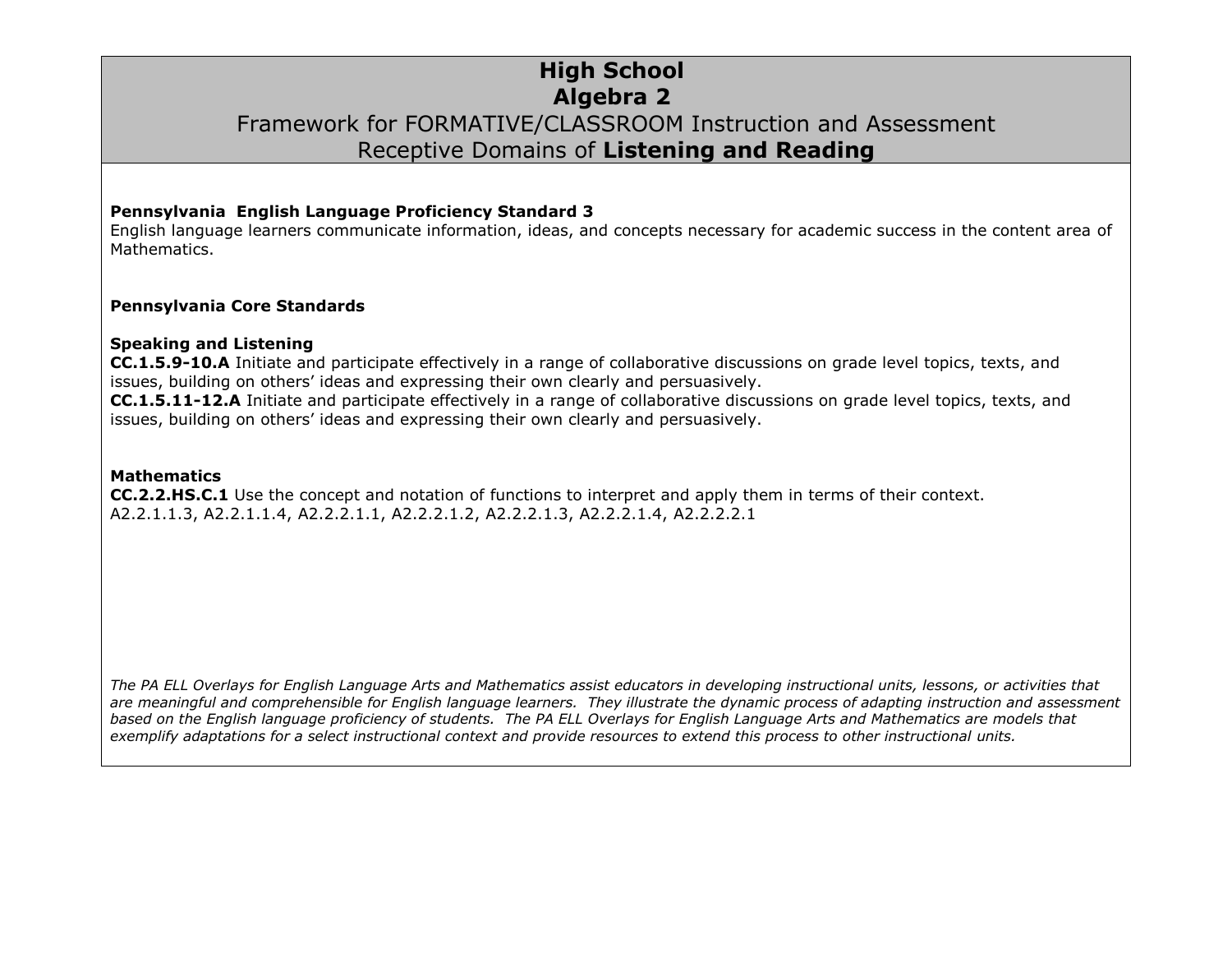## **Listening Model Performance Indicator (MPI)**

**Classroom Context:** Evaluate expressions and models.

**Cognitive Function:** Students at all levels of English proficiency will EVALUATE expressions and models. **Concepts Competencies Vocabulary and Topic Related Language Proficiency Level 1 Entering Proficiency Level 2 Emerging Proficiency Level 3 Developing Proficiency Level 4 Expanding Proficiency Level 5 Bridging** Functions | Create and/or analyze functions using multiple representations (graph, table, and equation). Create a function and/or sequence that model a relationship between two quantities. Construct and compare linear, quadratic, exponential, and logarithmic models to solve problems. Absolute value Domain Equation Exponential function Exponential notation Expression Linear function Logarithmic function Powers Range Systems of equations Variable Match a math sentence provided orally to the definition of equation or expression and as quadratic, linear, exponential or polynomial, given criteria and verbal cues, following explicit, repeated examples, as modeled and monitored by the teacher. Recognize patterns given orally by teacher or peers to anticipate a limitation on a domain or range (e.g., Inputs: 4, 2, 1, 1/2, 1/4, 1/8…) with teacher support. Identify scenarios explained verbally as exponential, quadratic, or polynomial functions with a partner. Compare professional situations to determine which representation is best suited for the audience with a partner. Follow verbal instructions in teams to simulate population growth in a grade-level experiment or project.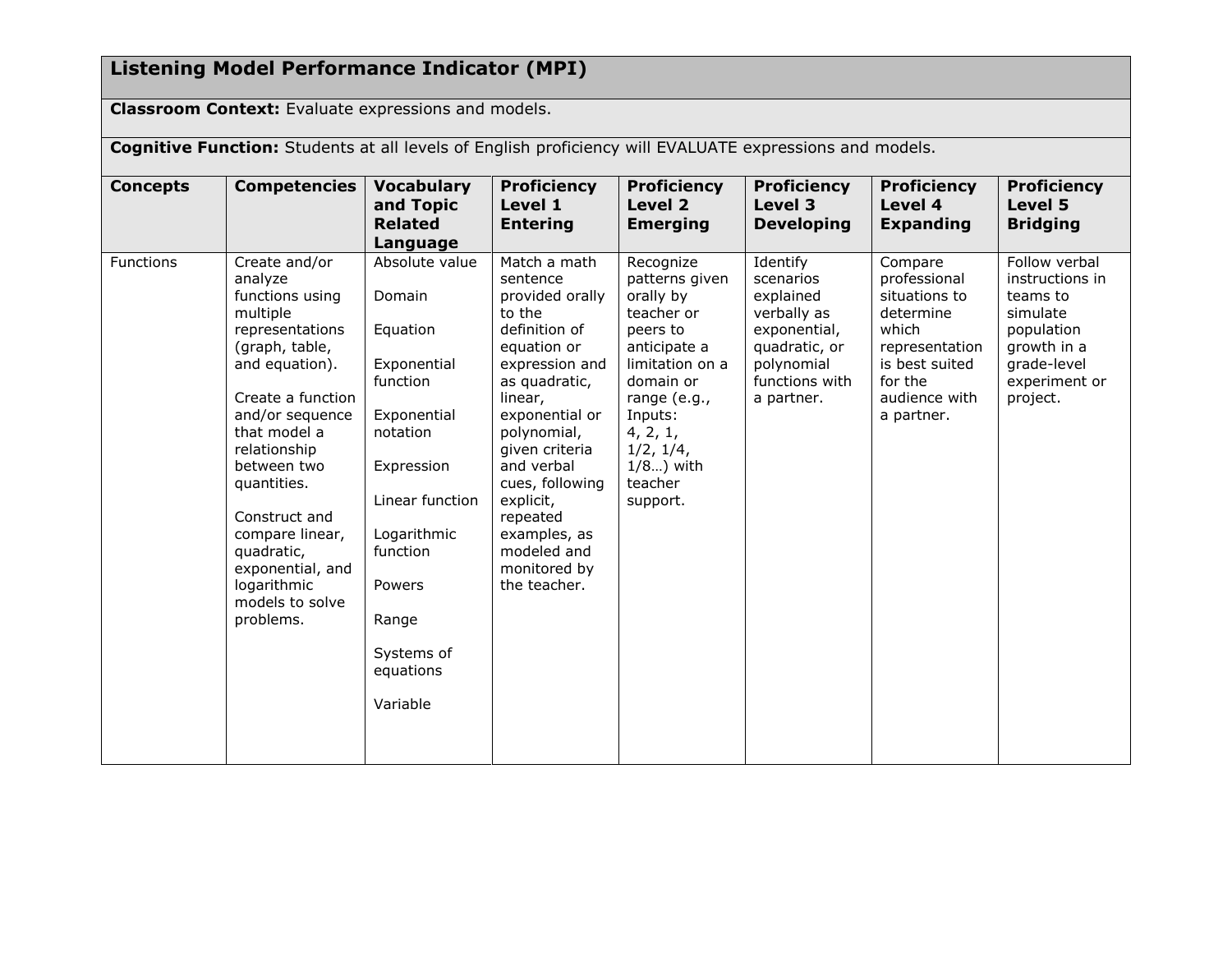# **Reading Model Performance Indicator (MPI)**

**Classroom Context:** Evaluate expressions and models.

**Cognitive Function:** Students at all levels of English proficiency will EVALUATE expressions and models.

| <b>Concepts</b>                                                                                                                  | <b>Competencies</b>                                                                                                                                                                                                                                                                                                                       | <b>Vocabulary</b><br>and Topic<br><b>Related</b><br>Language                                                                                                                                                     | <b>Proficiency</b><br>Level 1<br><b>Entering</b>                                                                                                                                                                                     | <b>Proficiency</b><br>Level 2<br><b>Emerging</b>                                                                               | <b>Proficiency</b><br>Level 3<br><b>Developing</b>                                              | <b>Proficiency</b><br>Level 4<br><b>Expanding</b>                                                                                                                                                            | <b>Proficiency</b><br>Level 5<br><b>Bridging</b>                                                                       |
|----------------------------------------------------------------------------------------------------------------------------------|-------------------------------------------------------------------------------------------------------------------------------------------------------------------------------------------------------------------------------------------------------------------------------------------------------------------------------------------|------------------------------------------------------------------------------------------------------------------------------------------------------------------------------------------------------------------|--------------------------------------------------------------------------------------------------------------------------------------------------------------------------------------------------------------------------------------|--------------------------------------------------------------------------------------------------------------------------------|-------------------------------------------------------------------------------------------------|--------------------------------------------------------------------------------------------------------------------------------------------------------------------------------------------------------------|------------------------------------------------------------------------------------------------------------------------|
| Exponential<br>functions and<br>equations<br>Quadratic<br>functions and<br>equations<br>Polynomial<br>functions and<br>equations | Create and/or<br>analyze<br>functions using<br>multiple<br>representations<br>(graph, table,<br>and equation).<br>Create a function<br>and/or sequence<br>that model a<br>relationship<br>between two<br>quantities.<br>Construct and<br>compare linear,<br>quadratic,<br>exponential, and<br>logarithmic<br>models to solve<br>problems. | Absolute value<br>Domain<br>Equation<br>Exponential<br>function<br>Exponential<br>notation<br>Expression<br>Linear function<br>Logarithmic<br>function<br>Powers<br>Range<br>Systems of<br>equations<br>Variable | Classify graphs<br>as quadratic,<br>linear,<br>exponential, or<br>polynomial<br>based on their<br>shape with<br>visual support,<br>following<br>explicit,<br>repeated<br>examples, as<br>modeled and<br>monitored by<br>the teacher. | Identify the<br>domain and<br>range through<br>observing a<br>table on a<br>graphing<br>calculator with<br>teacher<br>support. | Match a graph,<br>table, equation<br>and contextual<br>situation with a<br>partner or<br>group. | Draw<br>conclusions<br>from an<br>irregular graph<br>that combines<br>function types<br>and work<br>backwards to<br>identify a<br>cause or<br>reason for the<br>changes using<br>models in a<br>small group. | Associate<br>exponential<br>functions with<br>grade-level text<br>and/or scientific<br>experimentation<br>with a team. |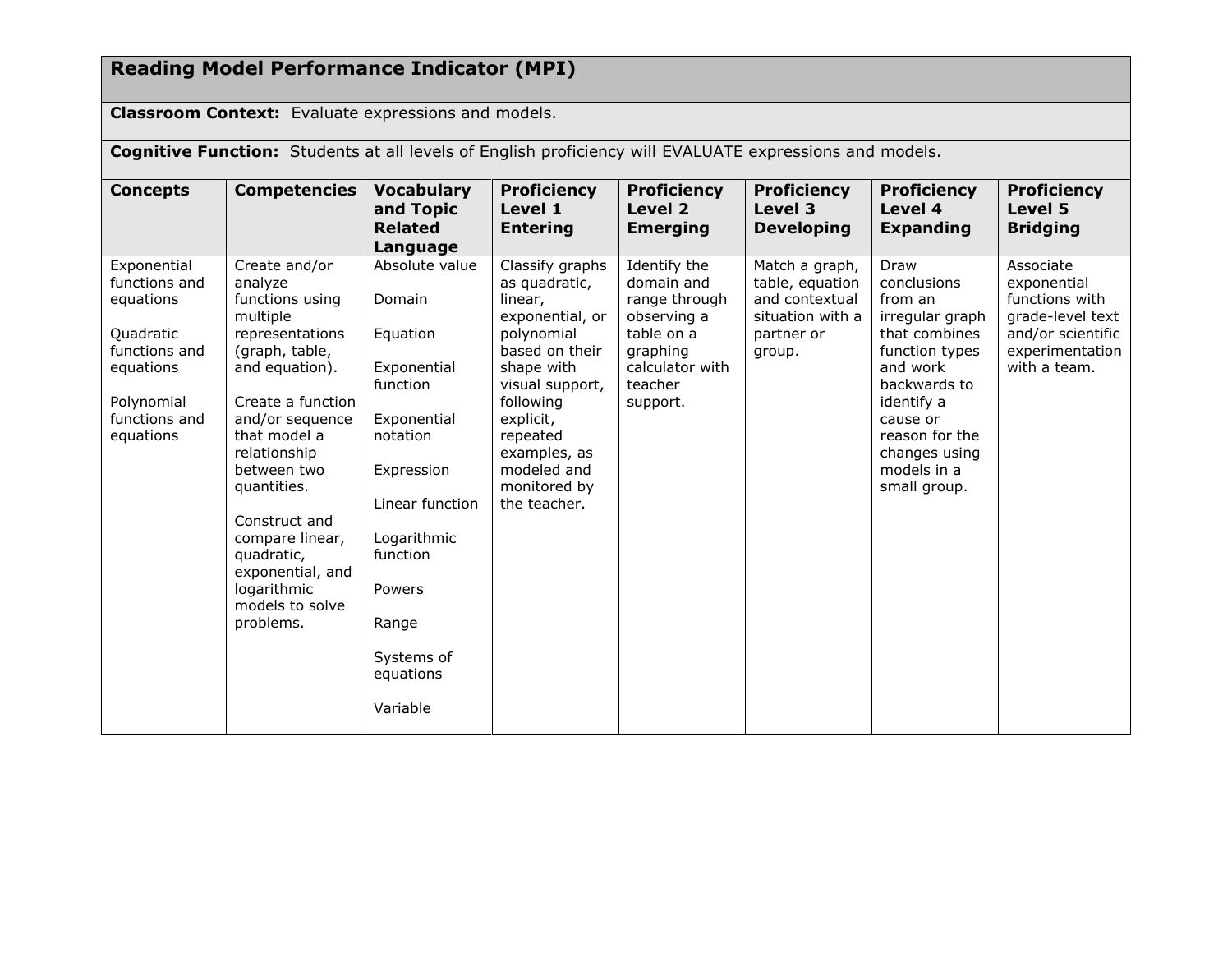## **Building Receptive Model Performance Indicators (MPI)** to differentiate and scaffold instruction per English language proficiency level by adjusting the *language function* and *support.*

### **Classroom Context:**

**Cognitive Function:** Students at all levels of English proficiency will

| <b>Concepts</b> | <b>Competencies</b> | <b>Vocabulary</b><br>and Topic<br><b>Related</b><br>Language | <b>Proficiency</b><br>Level 1<br><b>Entering</b>                                                                                                                                  | <b>Proficiency</b><br>Level 2<br><b>Emerging</b> | <b>Proficiency</b><br>Level 3<br><b>Developing</b> | <b>Proficiency</b><br>Level 4<br><b>Expanding</b> | <b>Proficiency</b><br>Level 5<br><b>Bridging</b> |  |  |
|-----------------|---------------------|--------------------------------------------------------------|-----------------------------------------------------------------------------------------------------------------------------------------------------------------------------------|--------------------------------------------------|----------------------------------------------------|---------------------------------------------------|--------------------------------------------------|--|--|
|                 |                     |                                                              | Language Function (differentiated measurable expectations of student<br>language use increasing in complexity and amount from English language<br>proficiency level 1 to level 5) |                                                  |                                                    |                                                   |                                                  |  |  |
|                 |                     |                                                              | Identify                                                                                                                                                                          | Organize                                         | Make<br>observations                               | Summarize                                         | Analyze                                          |  |  |
|                 |                     |                                                              | Illustrate                                                                                                                                                                        | Categorize                                       | Compare                                            | Show                                              | Draw<br>conclusions                              |  |  |
|                 |                     |                                                              | Recognize                                                                                                                                                                         | Classify                                         | Relate                                             | Assess                                            |                                                  |  |  |
|                 |                     |                                                              | Match                                                                                                                                                                             |                                                  |                                                    | Identify                                          | Explain in<br>terms of                           |  |  |
|                 |                     |                                                              |                                                                                                                                                                                   |                                                  | Select                                             | cause and<br>effect                               | concepts                                         |  |  |
|                 |                     |                                                              |                                                                                                                                                                                   |                                                  | Order                                              | Interpret                                         | Describe<br>connections                          |  |  |
|                 |                     |                                                              |                                                                                                                                                                                   |                                                  |                                                    |                                                   |                                                  |  |  |
|                 |                     |                                                              |                                                                                                                                                                                   |                                                  |                                                    |                                                   |                                                  |  |  |
|                 |                     |                                                              |                                                                                                                                                                                   |                                                  |                                                    |                                                   |                                                  |  |  |
|                 |                     |                                                              |                                                                                                                                                                                   |                                                  |                                                    |                                                   |                                                  |  |  |
|                 |                     |                                                              |                                                                                                                                                                                   |                                                  |                                                    |                                                   |                                                  |  |  |
|                 |                     |                                                              |                                                                                                                                                                                   |                                                  |                                                    |                                                   |                                                  |  |  |
|                 |                     |                                                              |                                                                                                                                                                                   |                                                  |                                                    |                                                   |                                                  |  |  |
|                 |                     |                                                              |                                                                                                                                                                                   |                                                  |                                                    |                                                   |                                                  |  |  |
|                 |                     |                                                              |                                                                                                                                                                                   |                                                  |                                                    |                                                   |                                                  |  |  |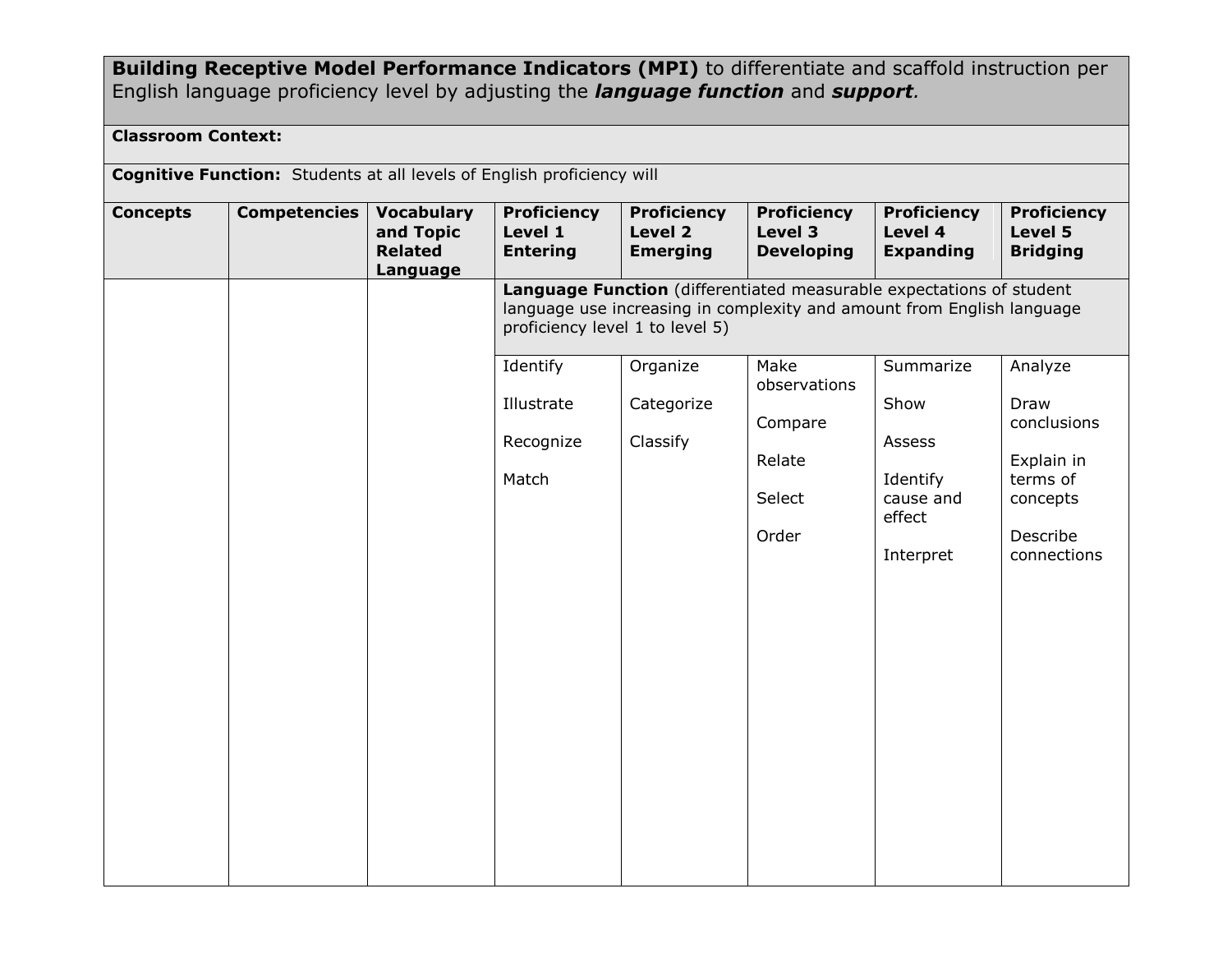|  |                                                                                                                                                                                                                                          |                                  | <b>Content Stem</b> (selected focus of grade-level curriculum for all students<br>remains constant across all English language proficiency levels) |                                                 |                                  |  |  |  |
|--|------------------------------------------------------------------------------------------------------------------------------------------------------------------------------------------------------------------------------------------|----------------------------------|----------------------------------------------------------------------------------------------------------------------------------------------------|-------------------------------------------------|----------------------------------|--|--|--|
|  | Instructional Support (scaffolds to accompany explicit instruction with<br>multiple opportunities for student response and feedback decreasing in degree<br>from English language proficiency level 1 to level 5. "I do, We do, You do") |                                  |                                                                                                                                                    |                                                 |                                  |  |  |  |
|  | Visual support                                                                                                                                                                                                                           | Visual support                   | Visual support                                                                                                                                     | Visual support                                  | Visual support                   |  |  |  |
|  | Sensory<br>support                                                                                                                                                                                                                       | Sensory<br>support               | Sensory<br>support                                                                                                                                 | Realia<br>Video                                 | Video<br>Graphic                 |  |  |  |
|  | Realia                                                                                                                                                                                                                                   | Realia                           | Realia                                                                                                                                             | Graphic                                         | organizers                       |  |  |  |
|  | Video                                                                                                                                                                                                                                    | Video                            | Video                                                                                                                                              | organizers                                      | Partner/group                    |  |  |  |
|  | Graphic<br>organizers                                                                                                                                                                                                                    | Graphic<br>organizers            | Graphic<br>organizers                                                                                                                              | Tiered<br>assignments                           | work<br>Front load<br>vocabulary |  |  |  |
|  | Tiered<br>assignments                                                                                                                                                                                                                    | Tiered<br>assignments            | Tiered<br>assignments                                                                                                                              | Partner                                         | Modeling                         |  |  |  |
|  | Partner                                                                                                                                                                                                                                  | Partner                          | Partner                                                                                                                                            | Flexible<br>grouping                            | Conferences<br>with teacher      |  |  |  |
|  | Flexible<br>grouping                                                                                                                                                                                                                     | Flexible<br>grouping             | Flexible<br>grouping                                                                                                                               | Front load<br>vocabulary                        | <b>Build</b><br>background       |  |  |  |
|  | First language<br>support                                                                                                                                                                                                                | First language<br>support        | First language<br>support                                                                                                                          | Modeling                                        | knowledge and<br>connections to  |  |  |  |
|  | Re-<br>teaching/Pre-<br>teaching                                                                                                                                                                                                         | Re-<br>teaching/Pre-<br>teaching | Re-<br>teaching/Pre-<br>teaching                                                                                                                   | Conferences<br>with teacher<br><b>Build</b>     | topic<br>Rubrics                 |  |  |  |
|  | Modeling                                                                                                                                                                                                                                 | Modeling                         | Modeling                                                                                                                                           | background<br>knowledge and<br>connections to   | Checklists<br>Reciprocal         |  |  |  |
|  | Conferences<br>with teacher                                                                                                                                                                                                              | Conferences<br>with teacher      | Conferences<br>with teacher                                                                                                                        | topic                                           | teaching<br>opportunities        |  |  |  |
|  |                                                                                                                                                                                                                                          | <b>Build</b>                     | <b>Build</b>                                                                                                                                       | Rubrics                                         | within groups<br>and the class   |  |  |  |
|  |                                                                                                                                                                                                                                          | background<br>knowledge and      | background                                                                                                                                         | Checklists                                      | as a whole                       |  |  |  |
|  |                                                                                                                                                                                                                                          | connections to<br>topic          | Rubrics                                                                                                                                            | Reciprocal<br>teaching                          |                                  |  |  |  |
|  |                                                                                                                                                                                                                                          |                                  | Checklists<br>Reciprocal                                                                                                                           | opportunities<br>within groups<br>and the class |                                  |  |  |  |